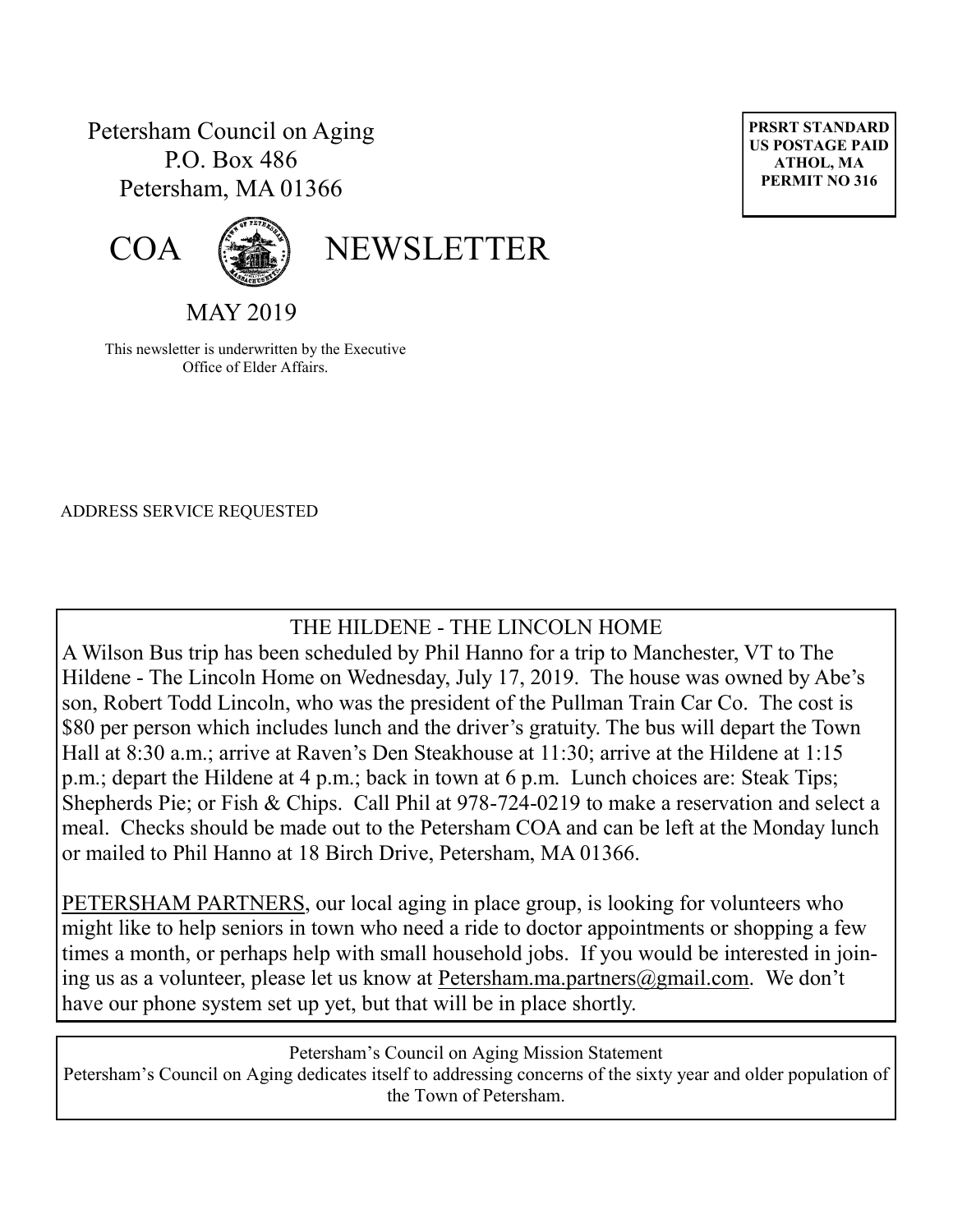#### UPCOMING EVENTS

Winter/Spring Classes at Petersham Art Center

Window Boxes of Flowers and Herbs with Lynn Hartman - Sat., May 4, at 10 to noon. Poetry Writing with Carol Mays - Sat., May 25, June 1 & 8, at 10 to 11 a.m.

Flower Wreath Class with Heidi Strickland - Sat., June 15, at 10 to noon.

To sign up, call the art center, or email people, listed below.

For more information and to register for a class, call 978-724-3415 or email Chris Eaton at ceaton $\omega$ massaudubon.org.

PETERSHAM COUNCIL ON AGING CARD JAMBOREE - FREE OF CHARGE

On Monday, May 6, 2019 the COA will host card games from 1 to 3 p.m. in the Lower Town Hall. The group will be meeting on the first Monday of the month.

If you would like to come to lunch before the cards come out, please call Diana Tandy by Thursday, March 28th, at 1-413-992-8478.

#### WALKING GROUP

The Walking Group is meeting on Wednesdays, at 11:30 a.m. Thursday is an alternative due to severe weather. Gather across from Country Store to start walk. Call Sandy Page at 978-724-3273 for more information.

#### LEDGEVILLE SCHOOLHOUSE

The Petersham Historical Society's one-room schoolhouse will be open the first Saturday of every month from May thru October—12 noon to 4 p.m. at 191 East Street.

#### PICKLEBALL GAMES

The Petersham Open Space and Recreation Comm. is sponsoring pickleball games at the Center School on Monday and Friday at 5 p.m. It contains elements of badminton, tennis and ping pong. You play on an indoor court with a net, using a paddle-like racket and a waffle -ball type of ball. Everyone is welcome. Feel free to come and watch or join in and play. Games are Monday and Friday night when school is in session.

## COA BOARD NOTES

The COA Board met on Monday, April 8, 2019 at 10:10 a.m.

March Minutes were accepted. Treasurer's Report was approved.

Phil Hanno has chosen a trip to Manchester, VT to Hildene, The Lincoln Home for July 17th. The price is \$101.00 but it has been decided to offset the cost by \$21.00 with the Petersham Grant.

Marc and Sandy Page put up the new cork board on the wall before you enter the restrooms.. News articles and the COA Newsletter were soon hung for all to see.

Sheila Youd suggested that we apply for a cultural grant to purchase ping pong tables.

 The next Board meeting will be on Monday, May 13, 2019 at 10 a.m. in the Town Hall on the Lower Level. The meeting is open to the public.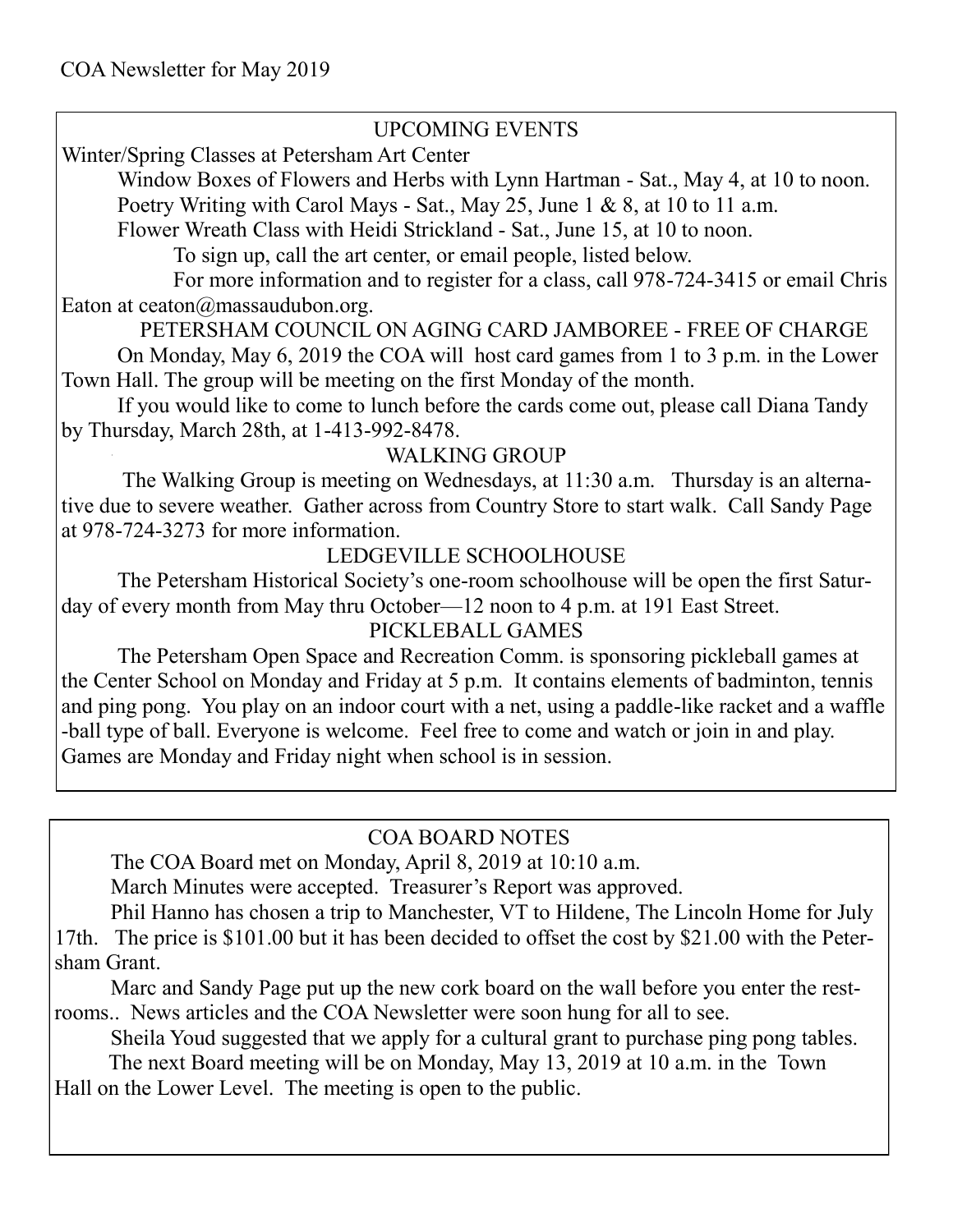## WHAT IS A GRANDPARENT?

(taken from papers written by a class of 8-year olds)

Grandparents are a lady and a man who have no little children of her own. They like other people's.

When they take us for walks, they slow down past things like pretty leaves and caterpillars. They show us and talk to us about the color of the flowers and also why we shouldn't step on "cracks".

They don't say, "Hurry up".

When they read to us, they don't skip. They don't mind if we ask for the same story over again.

Everybody should try to have a grandmother, especially if you don't have television because they are the only grown ups who like to spend time with us.

Grandpa is the smartest man on earth! He teaches me good things but I don't get to see him enough to get as smart as him!

#### FITNESS, YOGA, AND T'AI CHI CLASSES

 Winter classes will be held in the Petersham Town Hall. Anyone is welcome to attend these classes, regardless of age. Kay Berry is coordinator. If you have questions, call 978-724-6610 or email PshamCOA@gmail.com.

 Fitness classes with Betsy Scofield will be held from 10:30 to 11:30 a.m. on Monday and Friday. The same state of  $\beta$  and  $\alpha$  and  $\beta$  and  $\beta$  and  $\beta$  and  $\beta$  and  $\beta$  and  $\beta$  and  $\beta$  and  $\beta$  and  $\beta$  and  $\beta$  and  $\beta$  and  $\beta$  and  $\beta$  and  $\beta$  and  $\beta$  and  $\beta$  and  $\beta$  and  $\beta$  and  $\beta$  and  $\beta$  an

Apr. 26 and 29 May 3, 6, 10, 13 and 17

 T'ai Chi classes with Valerie and Nick Wisnewski will be held at 4 to 5 p.m. on Monday. A donation of \$5.00 is suggested.

Apr. 29 May 6 and 13

 Yoga classes with Pat Roix, instructor and Elizabeth Garrett, substitute instructor. Classes from 10:30 to 11:45 a.m. on Tuesday.

Suggested donation is \$5.00.

Apr. 30 May 7 and 14

Fitness, Yoga, and T'ai Chi classes are sponsored by the Petersham Council on Aging and are underwritten by the Executive Office of Elder Affairs.